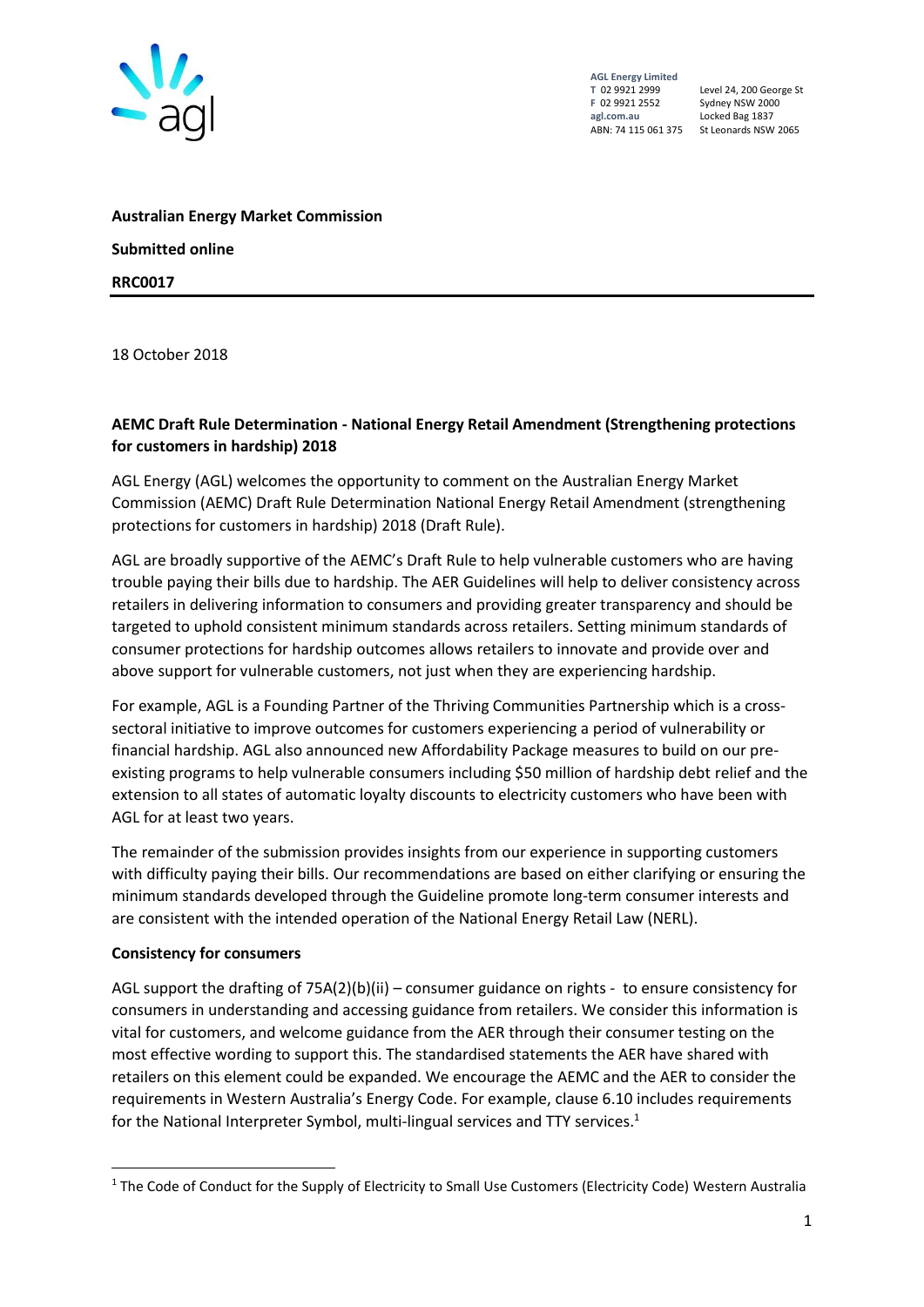

**AGL Energy Limited F** 02 9921 2552 Sydney NSW 2000

Level 24, 200 George St Locked Bag 1837 ABN: 74 115 061 375 St Leonards NSW 2065

## **Guidance for retailers on minimum requirements**

AGL supports the inclusion of the reference to matters that can give effect to minimum requirements as set out in section 44 of the NERL (75A(b)(i)) but do not consider this should be done through standardised statements and should instead fall under a separate section of 75A(b).

It is AGL's view the Guideline should set out the principles and outcomes the AER will have regard to when approving retailer hardship policies under 45 of the NERL. This could be achieved by removing section 75A(b)(i) and replacing it with a new part 75A(c) that focuses on guidance on these matters, rather than actionable statements. This would help ensure that the NERL intention of empowering retailers to define when a customer is in hardship is upheld while allowing retailers to understand what matters the AER will consider when approving policies. This would also allow the hardship policies to be reviewed holistically by the AER and to take into consideration the approach and evidence the retailer has developed their policy on.

Standardised statements regarding the minimum requirements have the risk of going to the operations of a business and therefore limit the flexibility for retailers to seek out the most effective operational approach to deliver their hardship programs. AGL strongly support this being left to retailers to innovate on and deliver solutions that suit their business and their customers.

The example action statements that the AER circulated in September indicate the potential massive impacts of action statements for retailer processes. While the AER and the AEMC have referenced a number of figures regarding hardship performance indicators that shows improvement is needed, it remains unclear what the AER's expectation of the overall goal of the hardship program is and therefore what appropriate indicators or results would be.

For this reason, AGL considers that the proposed action statements to give effect to the minimum requirements of the Law have the real and likely chance of imposing costly operational changes on retailers of untested methods for consumer outcomes. The current indicators if taken at face value, would likely **EXECUTE:** This is not a practical solution where  $\blacksquare$  this is not a practical solution where hardship programs are intended to support the most vulnerable consumers. We recommend considering a principles-based approach such as that utilised by the water industry.

## **Best practice**

1

Yarra Valley Water (YVW) is widely recognised as best practice in supporting customers in financial difficulty with their Hardship Policy Framework.<sup>2</sup> They were awarded the Prime Minsters' Award for Excellence in Community Based partnerships with Kildonan and are considered to have the most comprehensive hardship assistance scheme in place.<sup>3</sup>

AGL notes that the assessment criteria in the YVW policy are a summary of indicators that *may* highlight a customer's need for additional assistance under their hardship program, rather than the

<sup>2</sup> [https://www.sacoss.org.au/sites/default/files/public/Best\\_Practice\\_Case\\_Studies\\_CLIENT%20%282%29.pdf](https://www.sacoss.org.au/sites/default/files/public/Best_Practice_Case_Studies_CLIENT%20%282%29.pdf)

<sup>3</sup> [https://www.sacoss.org.au/sites/default/files/public/Best\\_Practice\\_Case\\_Studies\\_CLIENT%20%282%29.pdf](https://www.sacoss.org.au/sites/default/files/public/Best_Practice_Case_Studies_CLIENT%20%282%29.pdf)